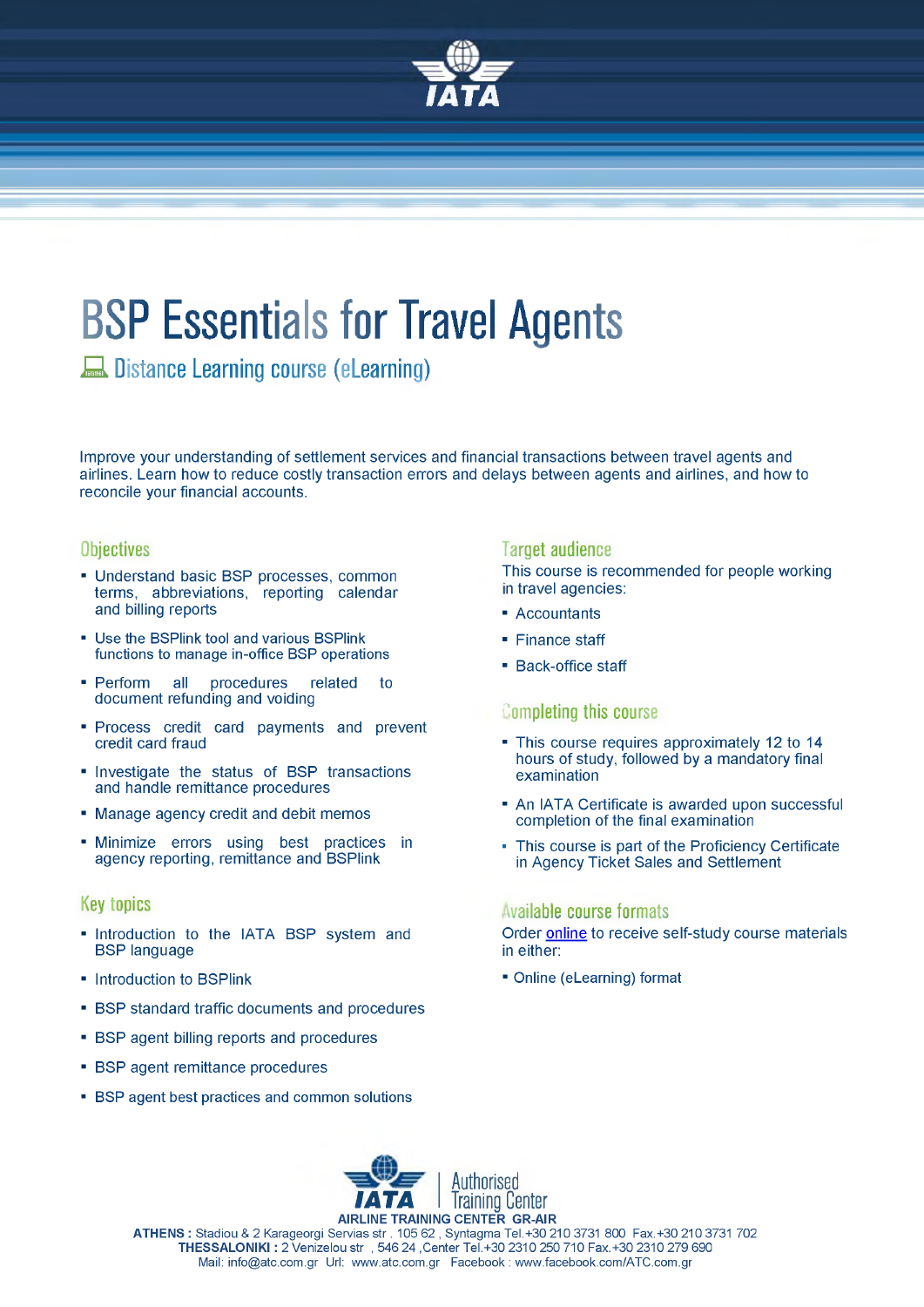## **BSP Essentials for Travel Agents** A Table of Contents

- **1.0 Introduction to the IATA BSP system and BSP language**
	- 1.1 BSP processes, common terms and abbreviations
- **2.0 Introduction to BSPlink**
	- 2.1 BSPlink tool
- **3.0 BSP standard traffic documents and procedures**
	- 3.1 Document refunding and voiding
	- 3.2 Processing credit card payments
	- 3.3 Preventing credit card fraud

### **4.0 BSP agent billing reports and procedures**

- 4.1 BSP reporting calendar
- 4.2 BSP billing reports
- 4.3 BSP transactions and remittance

### **5.0 BSP agent remittance procedures**

- 5.1 Remittance procedures and methods
- 5.2 Agency credit and debit memos

### **6.0 BSP agent best practices and common solutions**

- 6.1 Frequently asked questions
- 6.2 Solutions to common challenges
- 6.3 Best practices in agent reporting, remittance and BSPlink



**ATHENS :** Stadiou & 2 Karageorgi Servias str . 105 62 , Syntagma Tel.+30 210 3731 800 Fax.+30 210 3731 702 **THESSALONIKI :** 2 Venizelou str , 546 24 ,Center Tel.+30 2310 250 710 Fax.+30 2310 279 690 Mail: [info@atc.com.gr](mailto:info@atc.com.gr) Url: [www.atc.com.gr](http://www.atc.com.gr) Facebook : [www.facebook.com/ATC.com.gr](http://www.facebook.com/ATC.com.gr)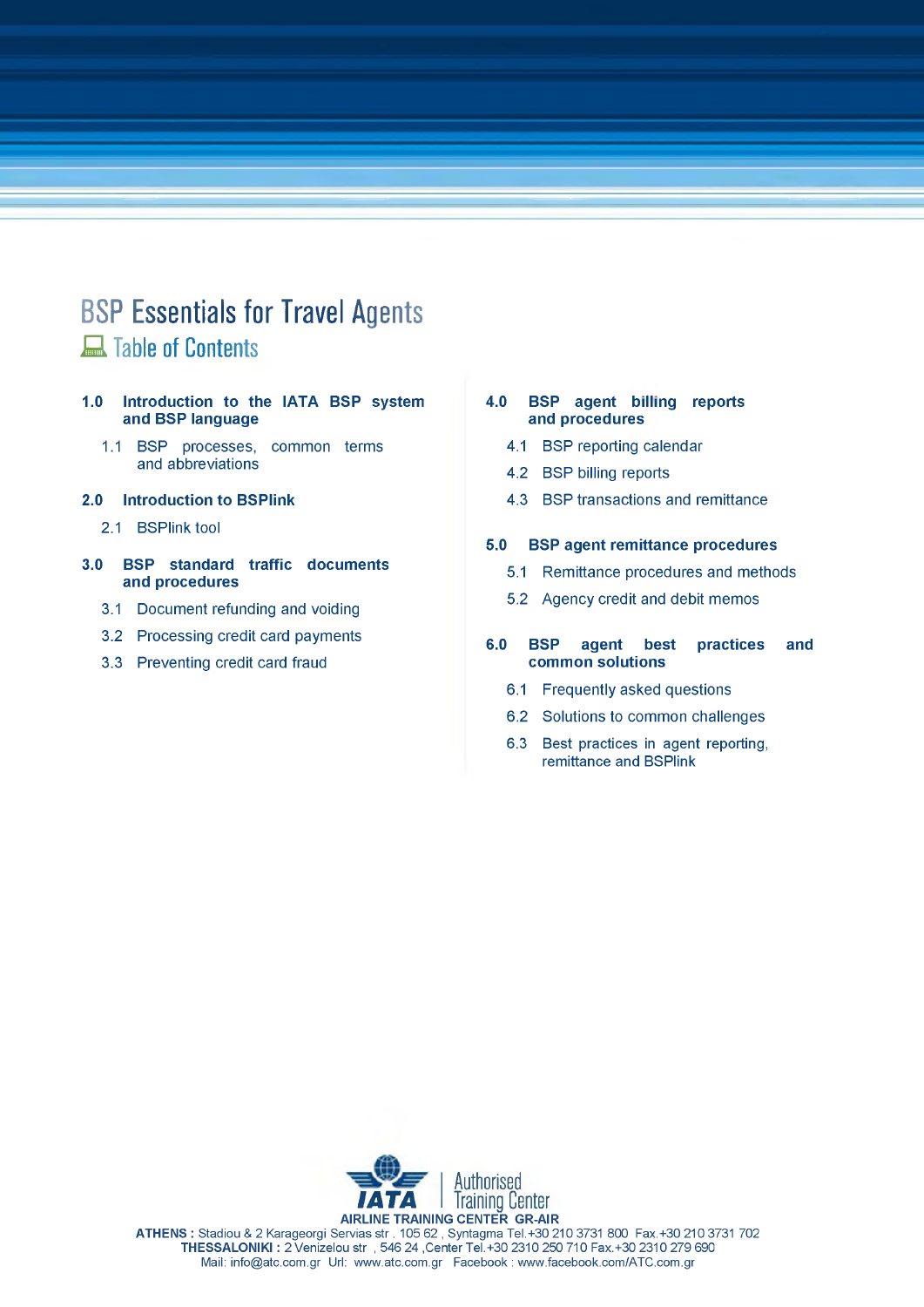### **BSP Essentials for Travel Agents: Final Examination - E-Learning – English (optional)**

### **About**

Demonstrate your knowledge of the Billing and Settlement Plan (BSP) for travel agents and earn an internationally recognized certificate.

BSP Essentials for Travel Agents is a training course providing essential knowledge of the Billing and Settlement Plan (BSP), specifically for travel agents. It is designed to raise the learner's awareness of the BSP system and processes, and improve an Agent's efficiency and level of knowledge.

### **This exam is designed for the six-module course: IATA BSP Essentials for Travel Agents**

### **What you will learn**

This exam will allow you to demonstrate your knowledge of the BSP system and processes and includes:

- Test on all features of BSP
- Practice questions

### **Exam format**

- **1 Student performance will be based on an examination covering training content presented in all six modules of the IATA BSP Essentials for Travel Agents.**
- Upon successful completion of the exam, you will be awarded a Certificate in BSP Essentials for Travel Agents.

### **Key topics**

Upon completing this exam you will have the skills to:

- 1 Demonstrate your knowledge on BSP
- 1 Analyze the BSP system and processes

### **Who should attend**

This course is recommended for:

- **Accountants**
- **Travel agents**
- Finance staff members
- Back-office personnel

### **Certificate awarded**

An IATA eCertificate of Completion is awarded to participants on completion of the final exam.

### **Exam information**

- Exam Delivery Method: Non-supervised online-based exam. Exam can be taken any time at your convenience.
- Exam Format: Multiple Choice questions ł.
- Number of questions: 50
- Time Allowance: 2 hours
- Passing Grade: 70% correct answers
- Number of exam attempts: 1



**ATHENS :** Stadiou & 2 Karageorgi Servias str . 105 62 , Syntagma Tel.+30 210 3731 800 Fax.+30 210 3731 702 **THESSALONIKI :** 2 Venizelou str , 546 24 ,Center Tel.+30 2310 250 710 Fax.+30 2310 279 690 Mail: [info@atc.com.gr](mailto:info@atc.com.gr) Url: [www.atc.com.gr](http://www.atc.com.gr) Facebook : [www.facebook.com/ATC.com.gr](http://www.facebook.com/ATC.com.gr)